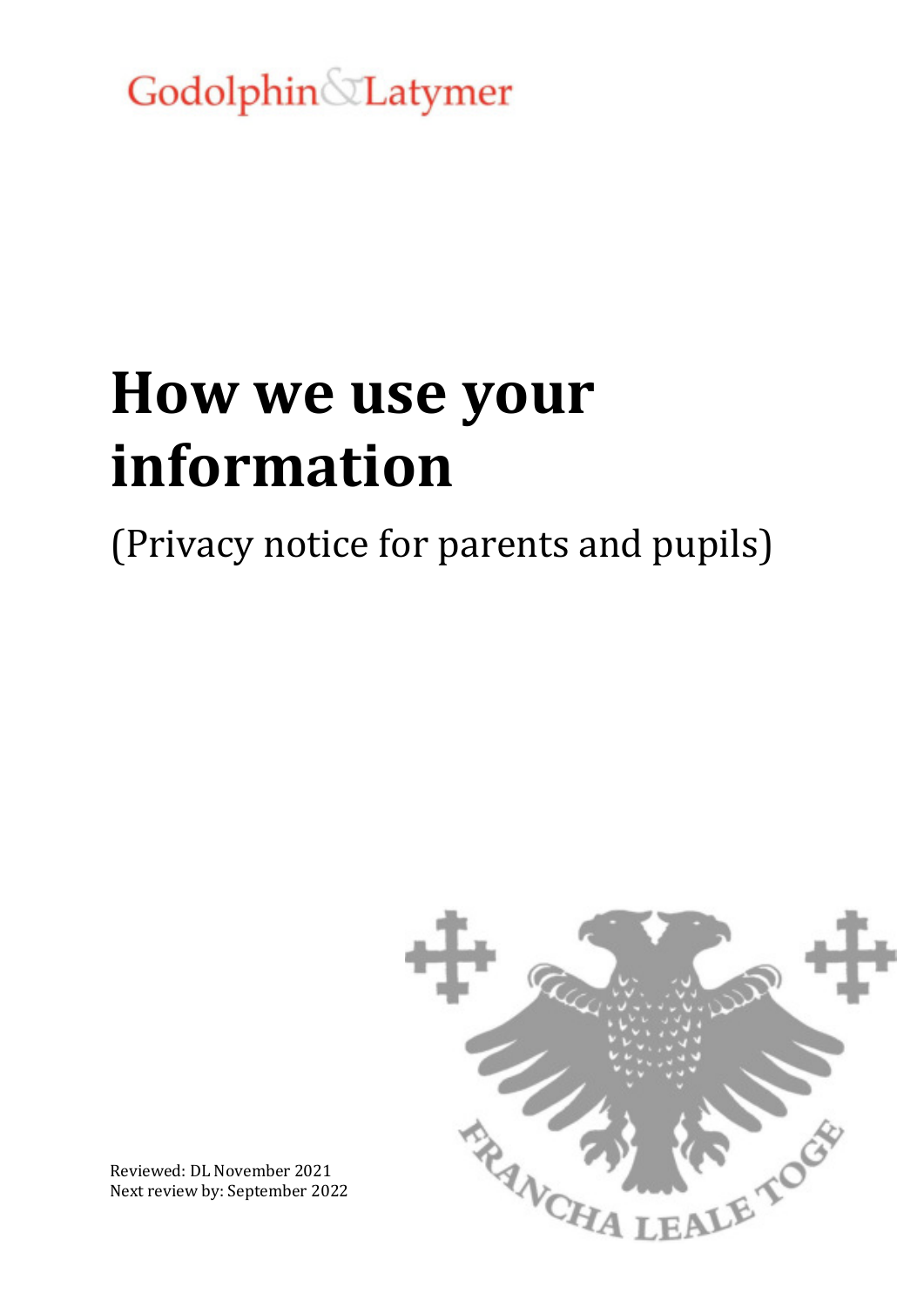## **1 Introduction**

- 1.1 The Godolphin & Latymer School Foundation, in its capacity as trustee of the Godolphin and Latymer School (together the "School"), is a Data Controller for the purposes of Data Protection Law1.
- 1.2 This notice is intended to provide information about how the School will use or 'process' personal data about pupils and their parents, carers or guardians (referred to in this notice as 'parents'). It applies alongside any other information the School may provide about a particular use of personal data, for example when collecting data via an online or paper form. It also applies in addition to the School's Terms and Conditions and relevant policies made available to parents and pupils.
- 1.3 The Bursar, supported by the Assistant Bursar (Compliance), is responsible for data protection within the School. She will deal with any requests or enquiries regarding the School's uses of your personal data and endeavour to ensure that your personal data is processed in compliance with this notice and Data Protection Law. The Bursar and Assistant Bursar (Compliance) can be contacted via email at finance@godolphinandlatymer.com.

# **2 Types of personal data processed by the School**

- 2.1 Personal data is information that identifies you as an individual and relates to you. Personal data processed by us will include by way of example:
	- names, addresses, telephone numbers, e-mail addresses and other contact details;
	- past, present and prospective pupils' academic, disciplinary, admissions and attendance records and examination scripts and marks;
	- employment details and bank details and other financial information, e.g. about parents (or others) who pay fees to the School;
	- records of payments or donations and any anti-money laundering information we are required to collect by law;
	- correspondence with parents and pupils;
	- information about pupils' physical and mental health and any special needs and about any family circumstances that might affect pupils' welfare;
	- biometric information;
	- audio recordings;

 $\ddot{\phantom{a}}$ 

 references given or received by the School about pupils, and information provided by previous educational establishments and/or other professionals or organisations working with pupils; and

 $<sup>1</sup>$  This includes the Data Protection Act 2018, Regulation EU/2016/679 of the European Parliament (the General Data Protection Regulation)</sup> and all applicable laws and regulations relating to the processing of personal data.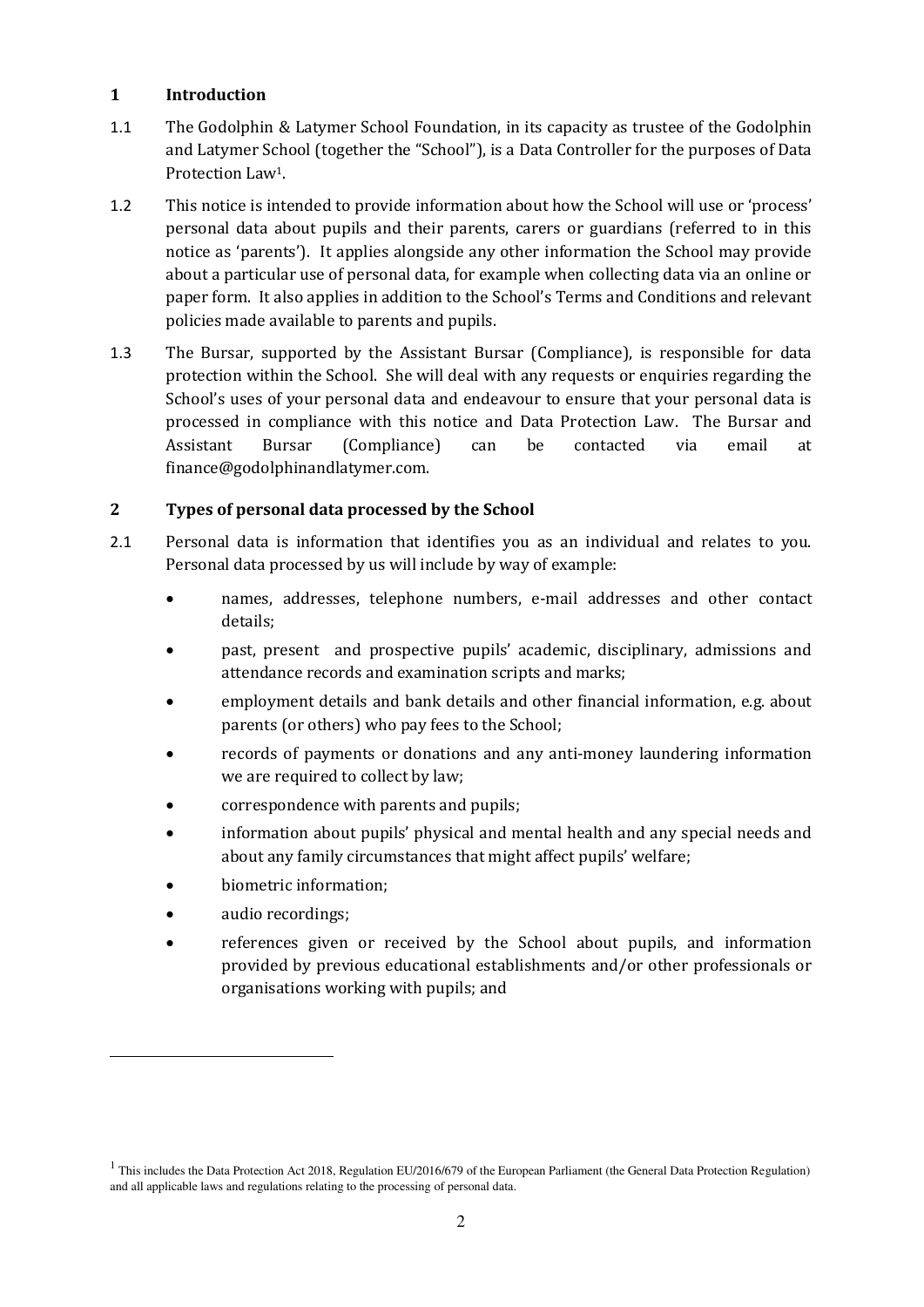- images of pupils, and occasionally parents, engaging in school activities, and images captured by the School's CCTV system.
- 2.2 We may acquire this personal data in a number of ways. Generally, pupils and their parents provide us with personal data about themselves or their family directly. This may be via forms or documents, or in the ordinary course of interaction or communication (e.g. during discussions with staff, via email or through screening or assessment carried out by the School). We may also acquire personal data from third parties including other parents and pupils, other schools, other professionals or authorities working with the parent or pupil, from public authorities or from commercial sources.

# **3 Why the School needs to process personal data**

- 3.1 In order to carry out our ordinary duties to pupils and parents, the School needs to process a wide range of personal data as part of its daily operation.
- 3.2 Some of this processing activity will be necessary in order for the School to fulfil its legal rights, duties and obligations, including those under a contract with parents.
- 3.3 Other uses of personal data will be made in accordance with the School's legitimate interests, or the legitimate interests of another, provided that these are not outweighed by the impact on individuals, and provided it does not involve special or sensitive types of data.
- 3.4 We expect that the following uses may fall within that category of our, or our school community's, 'legitimate interests':
	- For the purposes of pupil selection and to confirm the identity of prospective pupils and their parents;
	- To provide education services, including musical education, physical education or spiritual development, career services, school visits and extra-curricular activities to pupils, and monitoring pupils' progress and educational needs;
	- Maintaining relationships with parents, pupils, alumnae and the school community, including direct marketing or fundraising activity (for more information on this please see the Development Office Privacy Notice on the website);
	- To enable relevant authorities to monitor the School's performance and to intervene or assist with incidents as appropriate;
	- To give and receive information and references about past, current and prospective pupils (including relating to outstanding fees or payment history, to/from any educational institution that the pupil attended or where it is proposed they attend) and to provide references to potential employers of past pupils;
	- To enable pupils to take part in national or other assessments, and to publish the results of public examinations or other achievements of pupils of the School;
	- To safeguard pupils' welfare and provide appropriate pastoral care;
	- To monitor (as appropriate) and, where there has been a suspected misuse, investigate use of the School's IT and communications systems in accordance with the School's Code of Conduct for Pupils' Use of ICT;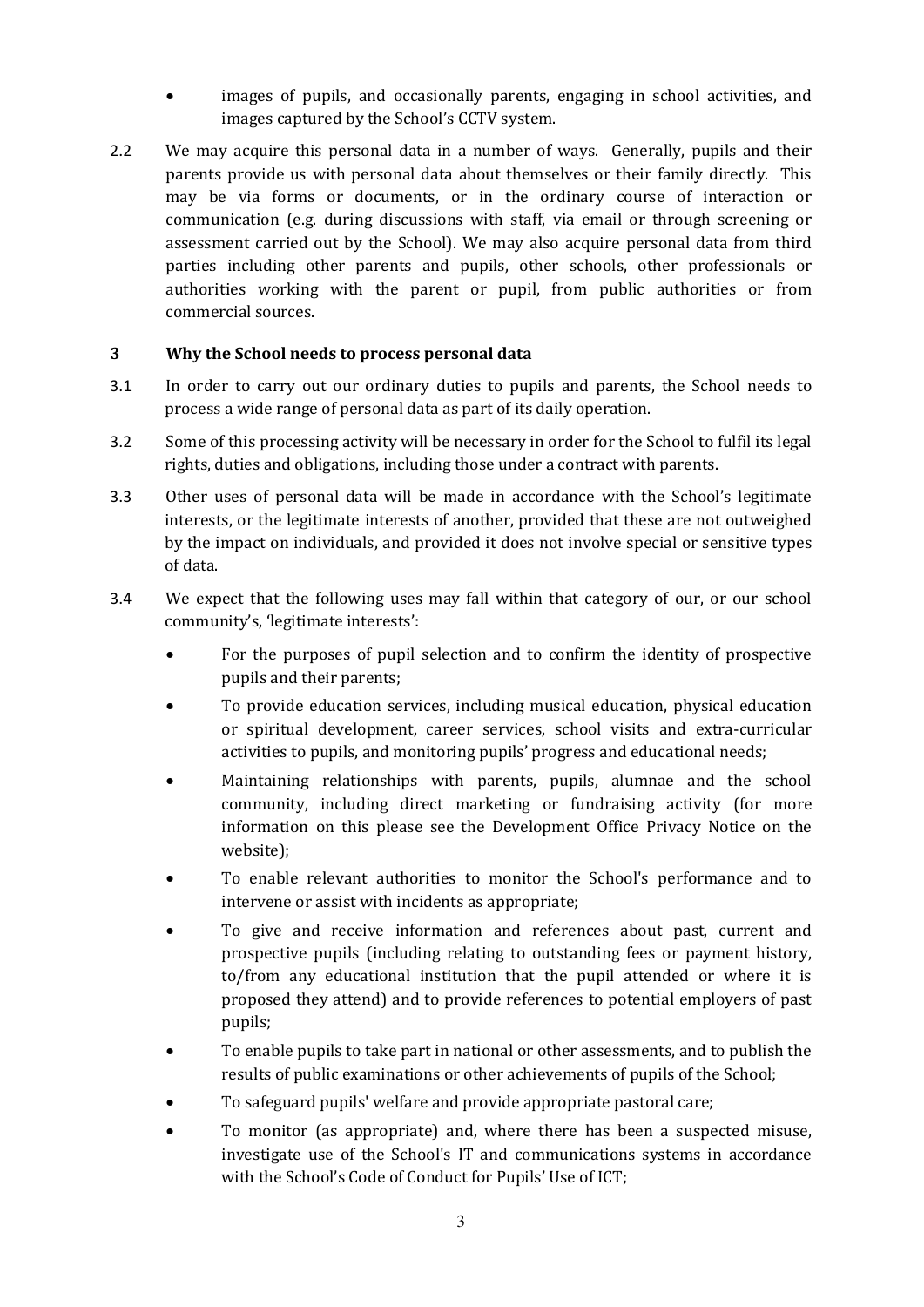- To make use of photographic images, video and/or audio recordings of pupils in school publications, on the school website and (where appropriate) on the school's social media channels in accordance with the School's Taking, Storing and Using Images of Children Policy as applicable;
- To enable us to provide a safe and secure environment including the use of health information for the protection of public health, biometric information to register pupils as present on the school site and the use of CCTV in accordance with the School's CCTV policy;
- To carry out or cooperate with any school or external complaints, disciplinary or investigation process; and
- Where otherwise reasonably necessary for the School's purposes, including to obtain appropriate professional advice and insurance for the School.
- 3.5 In addition, we will on occasion need to process special category personal data (concerning health, ethnicity, biometrics or sexual life) or criminal records information (such as when carrying out DBS checks on parents hosting exchange students) in accordance with rights or duties imposed on us by law, including as regards safeguarding or from time to time by explicit consent where required. These reasons will include:
	- To safeguard pupils' welfare and provide appropriate pastoral (and where necessary, medical) care, and to take appropriate action in the event of an emergency, incident or accident, including by disclosing details of an individual's medical condition or other relevant information where it is in the individual's interests to do so: for example for medical advice, for social or public health protection, safeguarding, and cooperation with police or social services, for insurance purposes or to caterers or organisers of school trips who need to be made aware of dietary or medical needs;
	- To provide educational services in the context of any special educational needs of a pupil;
	- To run systems that use biometric data to register pupils and to enable them to make purchases form the tuck shop or borrow books from the school library;
	- As part of any school or external complaints, disciplinary or investigation process that involves such data, for example if there are SEND, health or safeguarding elements; or
	- For legal and regulatory purposes (for example child protection, diversity monitoring, public health and health and safety) and to comply with our legal obligations and duties of care.

# **4 Access to personal data and sharing with third parties**

- 4.1 For the most part, personal data collected by the School will remain within the School, and will be processed by appropriate individuals only in accordance with access protocols (i.e. on a 'need to know' basis). Particularly strict rules of access apply in the context of:
	- medical records held and accessed only by the school doctor and school nurses;
	- counselling records held and accessed only by the relevant counsellor; and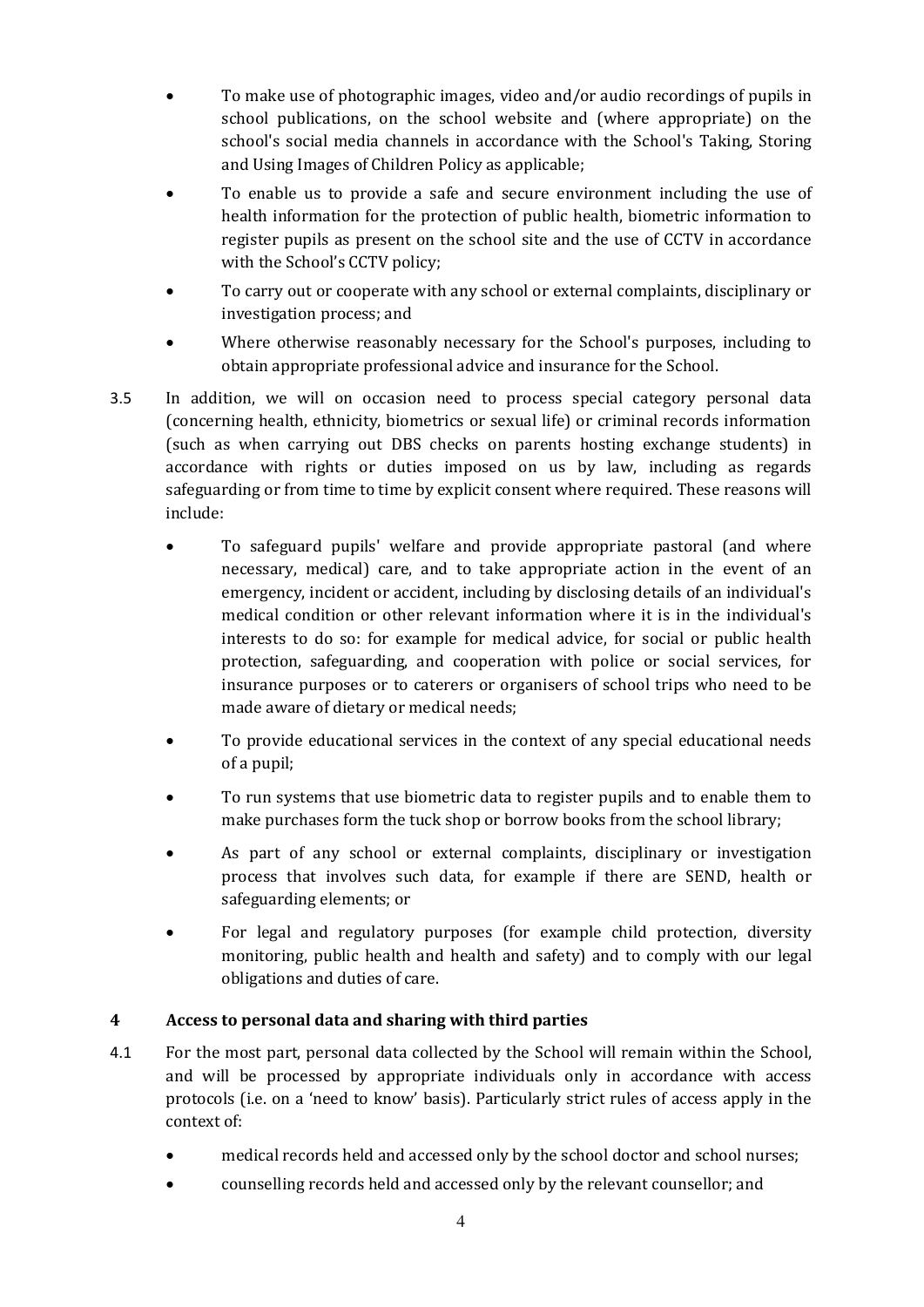- pastoral or safeguarding files.
- 4.2 However, a certain amount of any pupil's relevant medical, pastoral and SEN information will need to be provided to staff more widely in the context of providing the necessary care and education that the pupil requires.
- 4.3 Occasionally, we may need to share your personal data with third parties, such as:
	- individuals or organisations such as sports coaches, exam boards or school visit providers in connection with assessment, learning and extra-curricular activities undertaken by pupils;
	- another organisation, such as a university, to which a pupil or ex-pupil has applied and from which a request for a reference or other information about the pupil has been received;
	- professional advisers (e.g. lawyers, insurers, PR advisers and accountants);
	- government authorities (e.g. DfE, police, the local authority or local health protection team) and appropriate regulatory bodies; and
	- others where required by law or where reasonably necessary for the operation of the School.
- 4.4 Pupils and parents are reminded that the School is under duties imposed by law and statutory guidance (including 'Keeping Children Safe in Education') to record or report incidents and concerns that arise or are reported to it, in some cases regardless of whether they are proven, if they meet a certain threshold of seriousness in their nature or regularity. This is likely to include file notes on safeguarding files, and in some cases referrals to relevant authorities such as the LADO or police. For further information about this, please view the School's Safeguarding Policy.
- 4.5 We may send your personal data to other countries, including countries outside the EEA, for example in connection with: obtaining or providing references, organising overseas school visits or communicating with you when you are overseas. Your data may also be stored on computer servers based outside the EEA via cloud services such as those provided by Google or Microsoft 365.
- 4.6 Finally, in accordance with Data Protection Law, some of the School's processing activity is carried out on its behalf by third parties, such as IT systems, web developers or cloud storage providers. Wherever possible this is subject to contractual assurances that personal data will be kept securely and only in accordance with the School's specific directions.

#### **5 Some specific examples**

- 5.1 *Biometric Information:* We use a fingerprint identification system to register pupils as present on the School site, to record if lunches are taken and to allow pupils to make purchases from the tuck shop. This biometric information may only be processed with consent. If consent is not given, a pin number will be issued to be used for the same purpose. Once given, consent may be withdrawn at any time.
- 5.2 *CCTV*: We use CCTV recordings for the purposes of crime prevention and investigation and also in connection with our obligation to safeguard the welfare of pupils, staff and visitors to our site. CCTV recordings may be disclosed to third parties such as the police but only where such disclosure is in accordance with Data Protection Law.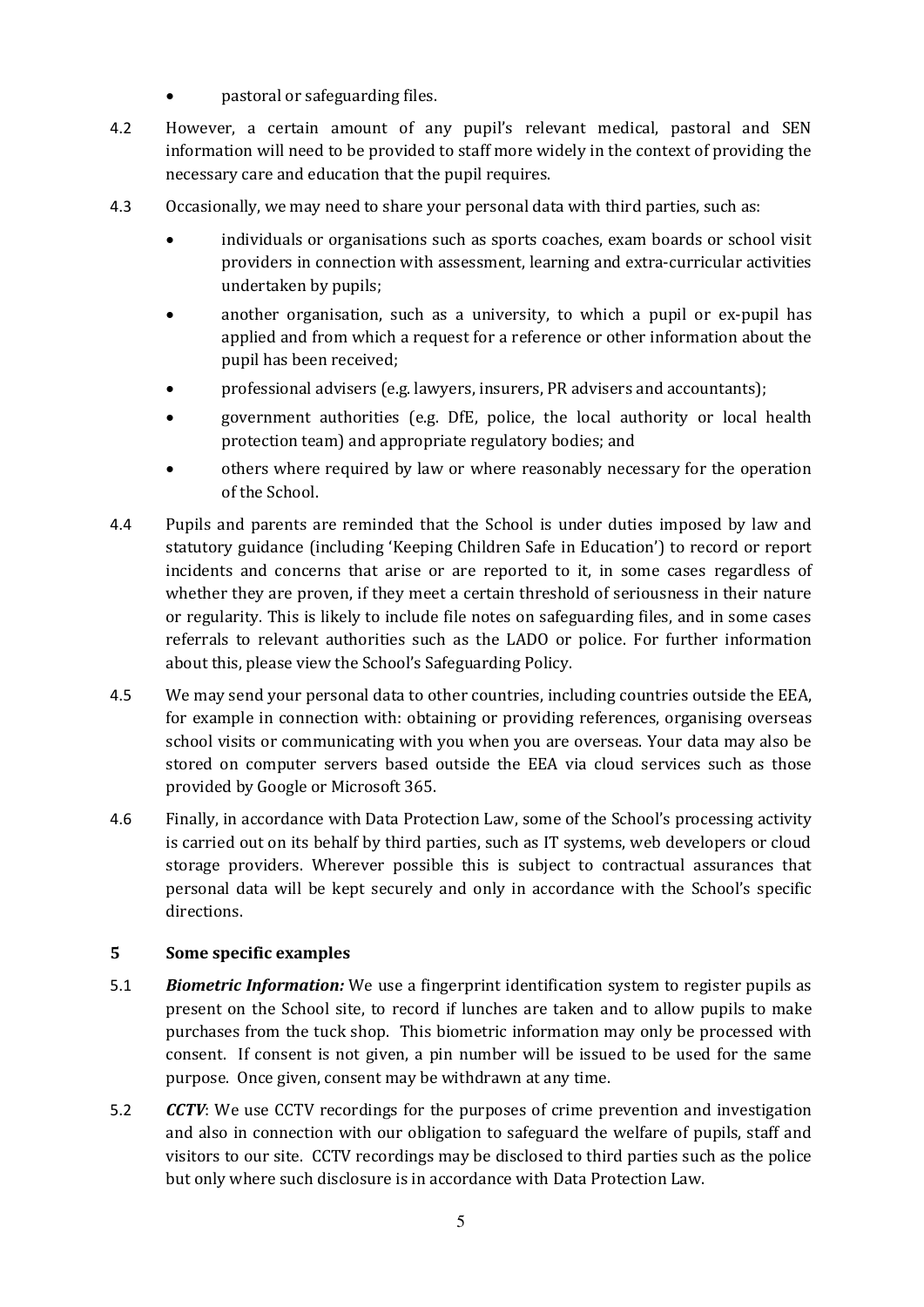- 5.3 *Photographs:* We may use photographs (and occasionally other media such as video or sound recordings) of pupils for identification or for educational purposes or in our publications, including on the school website and on social media, for marketing and promotion purposes. We may also share photographs and other media with third parties for these purposes (for example, for publication in a local or national newspaper). Specific consent will be sought from parents, pupils or both if a photograph is particularly privacy intrusive. Should you wish to limit the use of images of a pupil for whom you are responsible, or would like further information, please contact the Bursar in writing (finance@godolphinandlatymer.com). The School will respect the wishes of parents/carers and pupils whenever reasonably possible.
- 5.4 *Fees:* We may make enquiries of pupils' previous schools for confirmation that all sums due and owing to such schools have been paid. We may also inform other schools or educational establishments to which pupils are to be transferred if any of our fees are unpaid.
- 5.5 *Keeping in touch:* The School may use your contact details to keep you updated about the activities of the School, or alumni and parent events of interest, including by sending updates and newsletters, by email and by post.
- 5.6 *Supporting the School:* Unless you object, the School may also contact you by post and email in order to promote and raise funds for the School and, where appropriate, other worthy causes. Should you wish to limit or object to any such use, or would like further information about it, please contact the Bursar in writing (finance@godolphinandlatymer.com). You always have the right to withdraw consent, where given, or otherwise object to direct marketing or fundraising. Please see the Development Office Privacy Notice on the website for more information.
- 5.7 *Alumni:* The Old Dolphins' Association forms part of the Development Office in the School and they may use the contact details provided by pupils at the time when they leave the School to inform them about events and activities which may be of interest (e.g. reunions, annual hockey and netball matches versus current girls, an Annual General Meeting and other school events to which Old Dolphins are invited). Please see the Development Office Privacy Notice on the website for more information.
- 5.8 *Other:* If you have chosen to add your contact details to the 'Parent Directory' on the parent portal, those details will be shared with other parents in your daughter's year group. Your year representative may also use those details to contact you on behalf of the Godolphin and Latymer Parent, Teacher and Friends Association (the PTFA). If you subsequently wish to withdraw your details from the online Parent Directory you can do this at any time but please note that you may also need to contact your class or year representatives directly if you no longer wish to be included in their communications.

#### **6 How long we keep personal data**

6.1 We will retain personal data securely and only in line with how long it is necessary to keep for a legitimate and lawful reason. Typically, the recommendation is that ordinary pupil files are kept for 7 years following departure from the School, however schools are currently obliged to keep all records relating to the care of children for an indefinite period.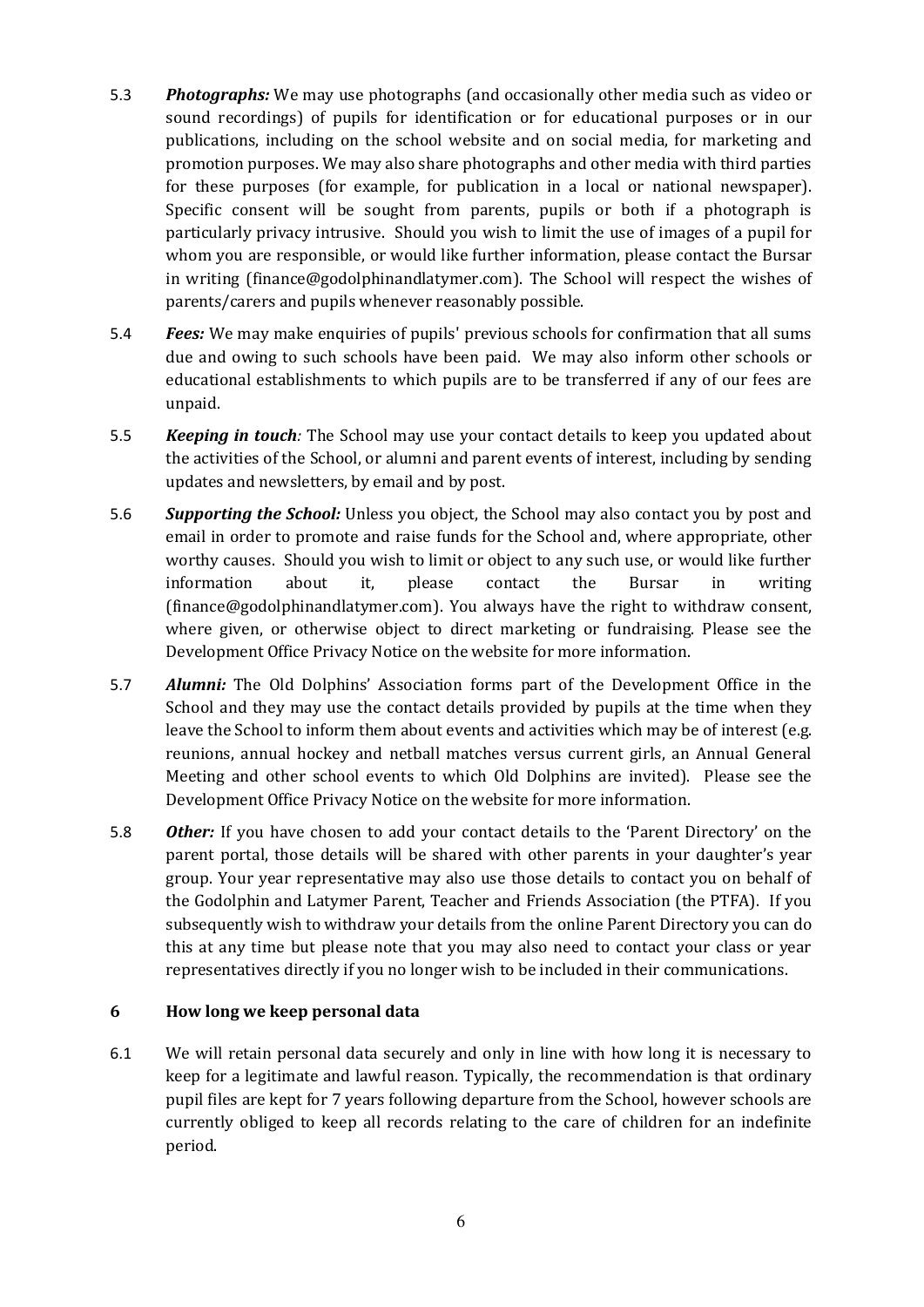- 6.2 If you have any specific queries about data retention, or wish to request that personal data that you no longer believe to be relevant is considered for erasure, please contact the Bursar in writing (finance@godolphinandlatymer.com). However, please bear in mind that the School will often have lawful and necessary reasons to hold on to some personal data even following such request.
- 6.3 A limited and reasonable amount of information will be kept for archiving purposes, for example; and even where you have requested we no longer keep in touch with you, we will need to keep a record of the fact in order to fulfil your wishes.

# **7 Your rights under Data Protection Law**

- 7.1 You have various rights under Data Protection Law to access and understand personal data about you held and processed by the School, and in some cases ask for it to be erased or amended or have it transferred to others, or for the school to stop processing it, but subject to certain exemptions and limitations.
- 7.2 *Information requests*: Any individual wishing to access or amend their personal data, or wishing it to be transferred to another person or organisation, or who has some other objection to how their personal data is used, should put their request in writing to the Bursar.
- 7.3 We will endeavour to respond to any such written requests as soon as is reasonably practicable and in any event within statutory time-limits (which is one month in the case of requests for access to information). Please note that the School will be better able to respond quickly to smaller, targeted requests for information.
- 7.4 You should be aware that the right of access is limited to your own personal data, and certain data is exempt from the right of access. This will include information which identifies other individuals (and parents need to be aware this may include their own children, in certain limited situations – please see further below).
- 7.5 Pupils can make subject access requests for their own personal data, provided that, in the reasonable opinion of the School, they have sufficient maturity to understand the request they are making. We consider that most pupils from Year 7 upwards will have this level of maturity but all information requests from, on behalf of, or concerning pupils – whether made under subject access or simply as an incidental request – will be considered on a case by case basis.
- 7.6 *Consent***:** Where the School is relying on consent as a means to process personal data, you may withdraw this consent at any time (subject to similar age considerations as above). Examples of where we do rely on consent are: the use of biometric data, recording ethnicity for the purposes of diversity monitoring and certain types of use of images. Please be aware however that the School may not be relying on consent but have another lawful reason to process the personal data in question even without your consent. That reason will usually have been asserted under this privacy notice, or may otherwise exist under some form of contract or agreement with you.